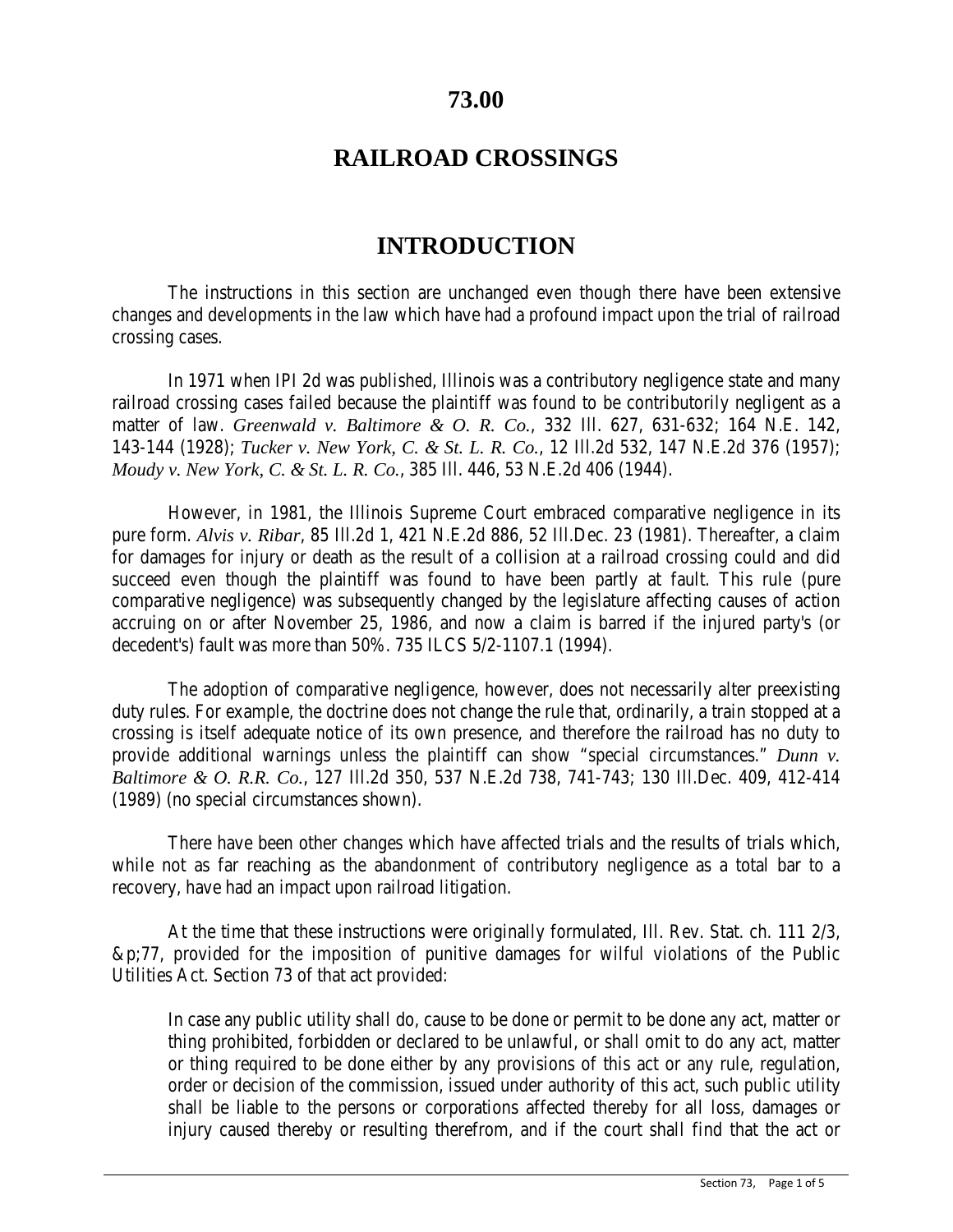omission was wilful, the court may in addition to the actual damages, award damages for the sake of example and by the way of punishment. An action to recover for such loss, damage or injury may be brought in any court of competent jurisdiction by any person or corporation.

In *Churchill v. Norfolk & W. Ry. Co.*, 73 Ill.2d 127, 383 N.E.2d 929, 23 Ill.Dec. 58 (1978), the Illinois Supreme Court held that this act provided a remedy for personal injuries sustained as a result of the violation of ICC rules. That remedy was also available to persons who had sustained financial injury from death caused by a wilful violation of the Public Utilities Act.

The Public Utilities Act was amended effective October 1, 1985, to exclude railroads, but the remedy remains available for any claims resulting from injuries sustained prior to that date.

A change has been made with respect to the manner in which culpable conduct on the part of the railroad could be established. At the time that these instructions were published in IPI 2d, it was proper to prove that a crossing was very inadequately protected. *Merchants Nat. Bank v. Elgin J. & E. Ry. Co.*, 121 Ill.App.2d 445, 257 N.E.2d 216 (2d Dist.1970), *aff'd*, 49 Ill.2d 118, 273 N.E.2d 809 (1971).

That proof may now no longer be available in some cases. 625 ILCS 5/18c-7401(3) (1994), provides that "[l]uminous flashing signal or crossing gate devices installed at grade crossings, which have been approved by the Commission, shall be deemed adequate and appropriate."

In *Hunter v. Chicago & N.W. Transp. Co.*, 200 Ill.App.3d 458, 558 N.E.2d 216, 146 Ill.Dec. 253 (1st Dist.1990), the appellate court (in dictum) concluded that:

[T]he legislative intent was that the issue of the adequacy of the warning devices at a crossing, once ordered by the Commission, would no longer be an issue in this type of litigation. Once the Commission has investigated and ordered the installation of a particular kind of warning device, its decision is conclusive, and the railroad is precluded from installing any other signal. 82nd Ill.Gen.Assem., House Proceedings, April 22, 1982, at 114-23.

*Id.* at 465-466, 558 N.E.2d at 221, 146 Ill.Dec. at 258. However, if the Commission has not acted pursuant to the statute, the plaintiff arguably can still claim that the crossing was not adequately protected.

625 ILCS 5/18c-7401(3) (1994), establishes the duty of a railroad to sound a bell, whistle or horn. Other safety requirements, in addition to those stated in 625 ILCS 5/18c-7401 to 18c-7404 (1994), are now contained in title 92 of the Illinois Administrative Code, which supersedes and rescinds General Order 176 of the Illinois Commerce Commission, and supersedes and rescinds General Order 121 of the Illinois Commerce Commission to the extent that General Order 121 applies to railroads.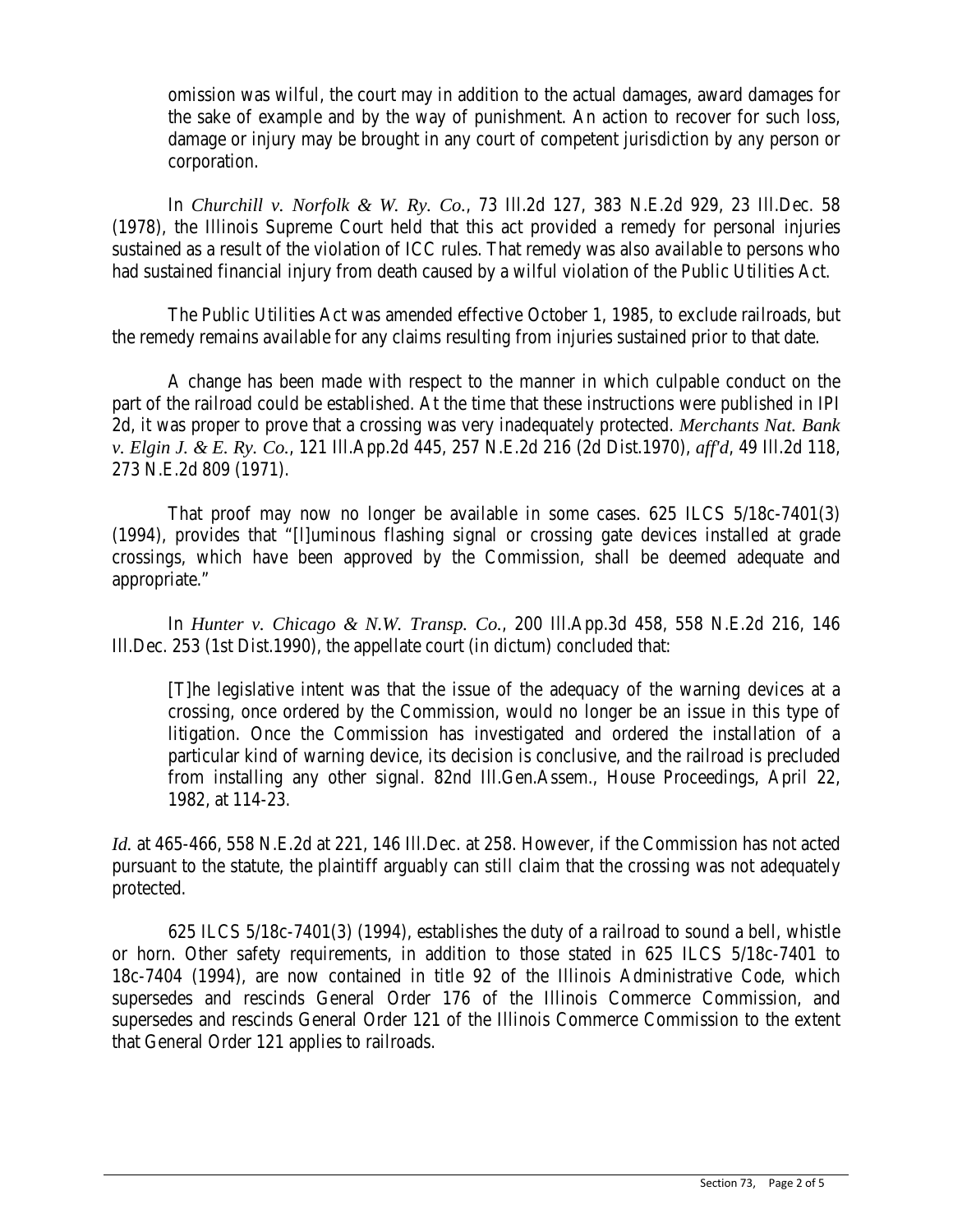## **73.01 Duty of Driver Crossing Tracks**

A railroad crossing is a place of danger. If you believe from the evidence that as the [plaintiff] [decedent] was approaching the crossing he knew, or, in the exercise of ordinary care should have known, that a train approaching the crossing was so close to the crossing that it would be likely to arrive at the crossing at about the same time as the plaintiff's vehicle, then it was the duty of the [plaintiff] [decedent] to yield the right of way to the train.

## **Notes on Use**

This instruction generally should not be used in a case where there are automatic gates or flasher signals at a crossing and there is evidence tending to show that the gates were up or the flasher signals were not operating at the time of the occurrence. However, if there is also evidence sufficient to support a jury finding that, despite the fact that the gates or flashers were inoperative, the driver, in the exercise of ordinary care, should have known that a train was in fact approaching the crossing, this instruction may be appropriate.

### **Comment**

This instruction is properly given if the crossing gates and flashers were operating properly. *Frankenthal v. Grand Trunk Western R. Co.*, 120 Ill.App.3d 409, 458 N.E.2d 530, 76 Ill.Dec. 130 (1st Dist.1983).

However, where automatic gates at a railroad crossing are in an upraised position, or where railroad crossing signals are not operating, under certain circumstances the driver of a motor vehicle approaching the crossing is justified in assuming that no train is at or near the crossing and in proceeding over the crossing on that assumption unless, in the exercise of ordinary care, he should have been aware that a train was in fact in dangerous proximity to the crossing. *Langston v. Chicago & N.W. Ry. Co.*, 398 Ill. 248, 75 N.E.2d 363 (1947); Humbert v. Lowden, 385 Ill. 437, 53 N.E.2d 418 (1944). *See also Dunn v. Baltimore & Ohio R. Co.*, 127 Ill.2d 350, 537 N.E.2d 738, 741-743; 130 Ill.Dec. 409, 412-414 (1989) (absent special circumstances, a train stopped at a crossing is itself adequate notice of its own presence).

Where the railroad's rules required the train to be stopped at crossings on company property and not to proceed until the crossing was protected by a member of the crew, refusal to give this instruction was proper. *Winsor v. Baltimore & O. R.R. Co.*, 92 Ill.App.3d 437, 415 N.E.2d 1141, 47 Ill.Dec. 828 (4th Dist.1980).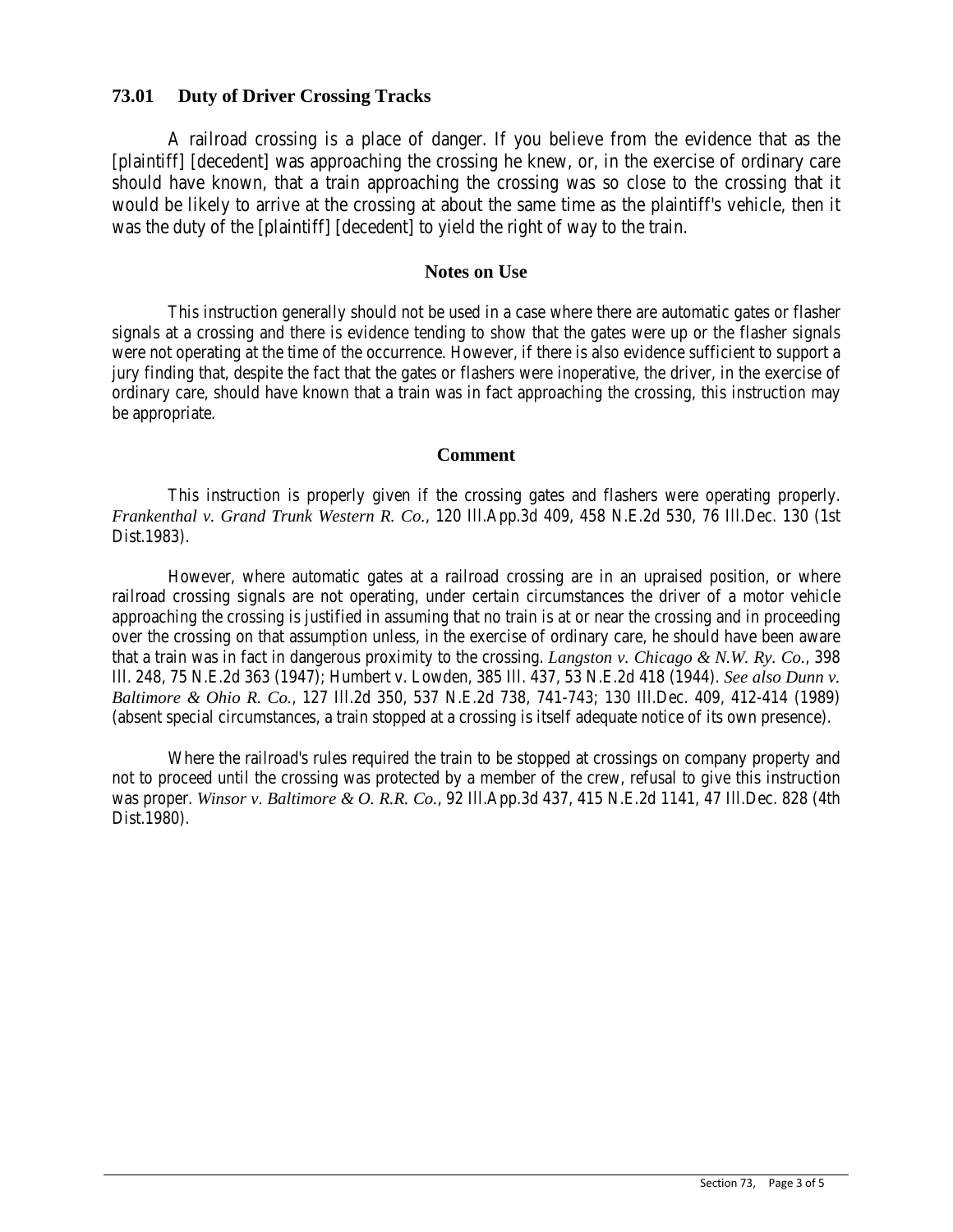## **73.02 Speed At Which Trains Are Run**

The Federal Government, by regulation, has established a speed limit of \_\_\_\_ for the section of track involved in this case. If you find that the Defendant was operating its train at or below this speed limit, then the speed of the train may not be the basis of [negligence] [fault] by the Defendant. If, on the other hand, you find that the train was operating in excess of this speed limit, then you may consider whether the speed of the train was consistent with the exercise of [ordinary care on the part of the Defendant] [the highest degree of care that could have been used in the practical operation of its business as common carrier by the railroad].

### **Notes on Use**

In the last sentence, the second bracket is to be used instead of the first bracket where plaintiff was a passenger on defendant's train.

This instruction should be given only when there is some evidence tending to show that the train was traveling at a speed in excess of the federally prescribed speed limit for that section of track. If there is no evidence which tends to show that the train was traveling in excess of the federally posted speed limit, the speed of the train should not be an issue in the case.

#### **Comment**

In *CSX Transportation, Inc. v. Easterwood*, 507 U.S. 658, 113 S.Ct. 1732, 123 L.Ed.2d 387 (1993), the Supreme Court specifically held that under the Federal Railroad Safety Act of 1970, the federal regulations adopted by the Secretary of Transportation pre-empt a state tort claim based upon excessive speed where the speed of the train is below the speed set by the federal regulations promulgated at 49 CFR Sec. 213.9(a) (1992). The Court noted that these regulations set a speed limit for every section of freight or passenger track in the United States based upon the classification of the track.

In *Zook v. Norfolk & Western Railway Company*, 268 Ill. App.3d 157, 642 N.E.2d 1348, 205 Ill. Dec. 231 (1994), the Appellate Court for the Fourth District adopted the Supreme Court's directive in CSX. The Court indicated, however, that a tort law claim is viable where there is evidence that the train's speed was in excess of that set by the federal regulation for that section of track.